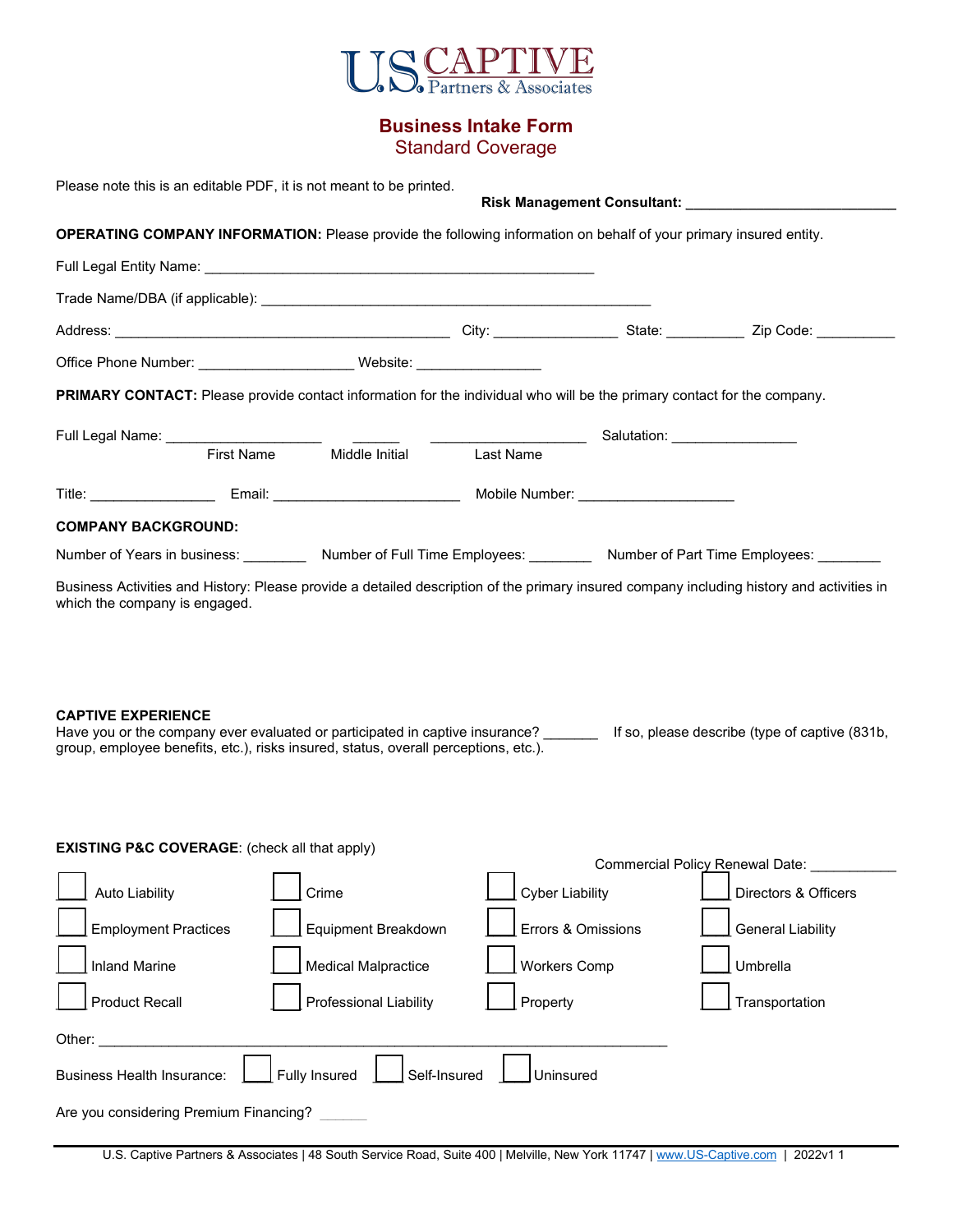

## **NAMED INSURED(S), OWNERSHIP AND REVENUE:** Please complete all information below for each entity being evaluated for inclusion on the captive policy.

\*Net income should be prior to shareholder/owner salaries, dividends and distributions.

|     | <b>Full Legal Entity</b><br><b>Name</b><br>(As listed on<br>Corporate Tax<br>Return) | <b>Trade</b><br>Name/DBA<br>(If applicable) | <b>Entity Address</b><br>(As indicated on Tax<br>Return) | Type of<br>Entity | State/<br>Jurisdiction Formed | <b>Industry</b> | <b>Description of Business Activities</b>                            | Fiscal Year End<br>(MM/DD) | Corporate Tax Filing<br>Date (MM/DD) | Current Year<br>Projected Gross<br>Revenue | Current Year<br>Projected Net<br>Income* | Next Year Projected<br>Gross Revenue | Next Year Projected<br>Net Income* | <b>Full Legal Name</b><br>of Owner(s),<br>and Title(s)<br>(As listed on Tax<br>Return)<br>Owners | % dius.<br>Owner | <b>Owner Address</b><br>(As indicated on Tax<br>Return) |
|-----|--------------------------------------------------------------------------------------|---------------------------------------------|----------------------------------------------------------|-------------------|-------------------------------|-----------------|----------------------------------------------------------------------|----------------------------|--------------------------------------|--------------------------------------------|------------------------------------------|--------------------------------------|------------------------------------|--------------------------------------------------------------------------------------------------|------------------|---------------------------------------------------------|
| Ex. | ABC Company, LLC                                                                     | N/A                                         | 856 Notreal Dr<br>Anywhere, CA 000001                    | C-Corp            | <b>MD</b>                     | Manufacturing   | Company manufactures custom<br>machinery for construction companies. | 12/31                      |                                      | 04/15 \$5,000,000                          | \$1,000,000                              | \$5,000,000                          | \$1,000,000                        | Jane Doe,<br>President                                                                           | 51%              | 456 Madeup Street<br>Anytown, CA 00000                  |
|     |                                                                                      |                                             |                                                          |                   |                               |                 |                                                                      |                            |                                      |                                            |                                          |                                      |                                    | John Doe<br>Holdings, LLC                                                                        | 49%              | 123 Main Street<br>Nowhere, MD 12345                    |
|     |                                                                                      |                                             |                                                          |                   |                               |                 |                                                                      |                            |                                      |                                            |                                          |                                      |                                    |                                                                                                  |                  |                                                         |
|     |                                                                                      |                                             |                                                          |                   |                               |                 |                                                                      |                            |                                      |                                            |                                          |                                      |                                    |                                                                                                  |                  |                                                         |
|     |                                                                                      |                                             |                                                          |                   |                               |                 |                                                                      |                            |                                      |                                            |                                          |                                      |                                    |                                                                                                  |                  |                                                         |
|     |                                                                                      |                                             |                                                          |                   |                               |                 |                                                                      |                            |                                      |                                            |                                          |                                      |                                    |                                                                                                  |                  |                                                         |
|     |                                                                                      |                                             |                                                          |                   |                               |                 |                                                                      |                            |                                      |                                            |                                          |                                      |                                    |                                                                                                  |                  |                                                         |
|     |                                                                                      |                                             |                                                          |                   |                               |                 |                                                                      |                            |                                      |                                            |                                          |                                      |                                    |                                                                                                  |                  |                                                         |
|     |                                                                                      |                                             |                                                          |                   |                               |                 |                                                                      |                            |                                      |                                            |                                          |                                      |                                    |                                                                                                  |                  |                                                         |
|     |                                                                                      |                                             |                                                          |                   |                               |                 |                                                                      |                            |                                      |                                            |                                          |                                      |                                    |                                                                                                  |                  |                                                         |
|     |                                                                                      |                                             |                                                          |                   |                               |                 |                                                                      |                            |                                      |                                            |                                          |                                      |                                    |                                                                                                  |                  |                                                         |
|     |                                                                                      |                                             |                                                          |                   |                               |                 |                                                                      |                            |                                      |                                            |                                          |                                      |                                    |                                                                                                  |                  |                                                         |
|     |                                                                                      |                                             |                                                          |                   |                               |                 |                                                                      |                            |                                      |                                            |                                          |                                      |                                    |                                                                                                  |                  |                                                         |